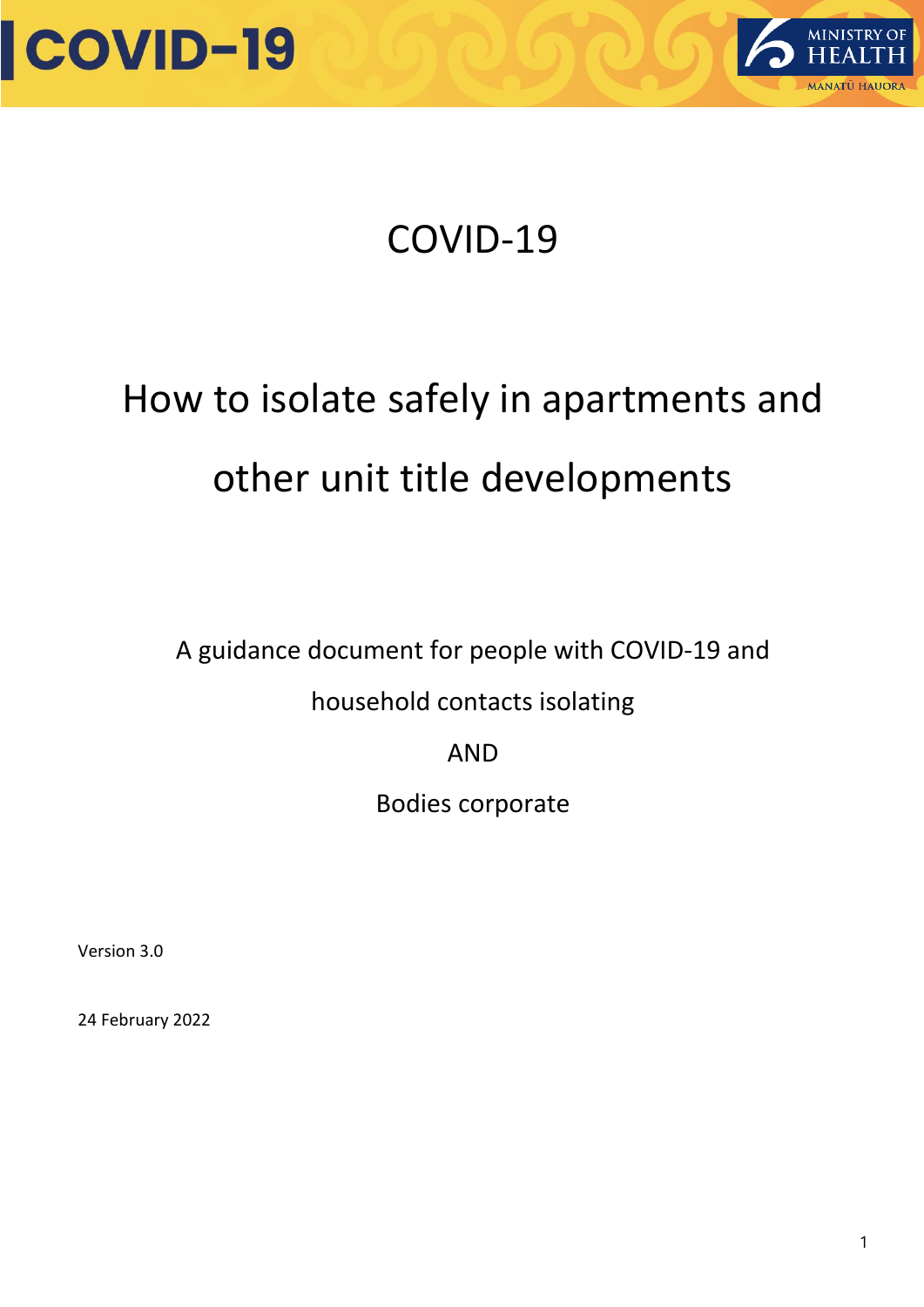

### <span id="page-1-0"></span>Foreword

It is important for *cases* (people with COVID-19) and their household contacts to isolate quickly to prevent the spread of COVID-19. Safe and effective isolation/quarantine is most likely to occur when individual and whānau needs are met, including health, cultural, welfare, and wellbeing needs.

I am grateful for the support, knowledge and advice of those who have contributed to the development of this guidance document.

Particular thanks and acknowledgement go to the Auckland Regional Public Health Unit ([Home | ARPHS](https://www.arphs.health.nz/)), the Northern Region Health Coordination Centre ([Home | NRHCC COVID-19 -](https://immunisation.northernregion.health.nz/) Northern Region) and the Body Corporate Chairs' Group NZ ([Body Corporate Chairs' Group NZ \(bccg.org.nz\)](https://www.bccg.org.nz/)) for their continued support as the pandemic evolves in Aotearoa New Zealand.

Ngā mihi,

Robyn Shearer Deputy Chief Executive **Sector Support and Infrastructure**

| <b>Version</b> | Date             |
|----------------|------------------|
| Version 1      | 26 November 2021 |
| Version 2      | 22 December 2021 |
| Version 3      | 15 February 2022 |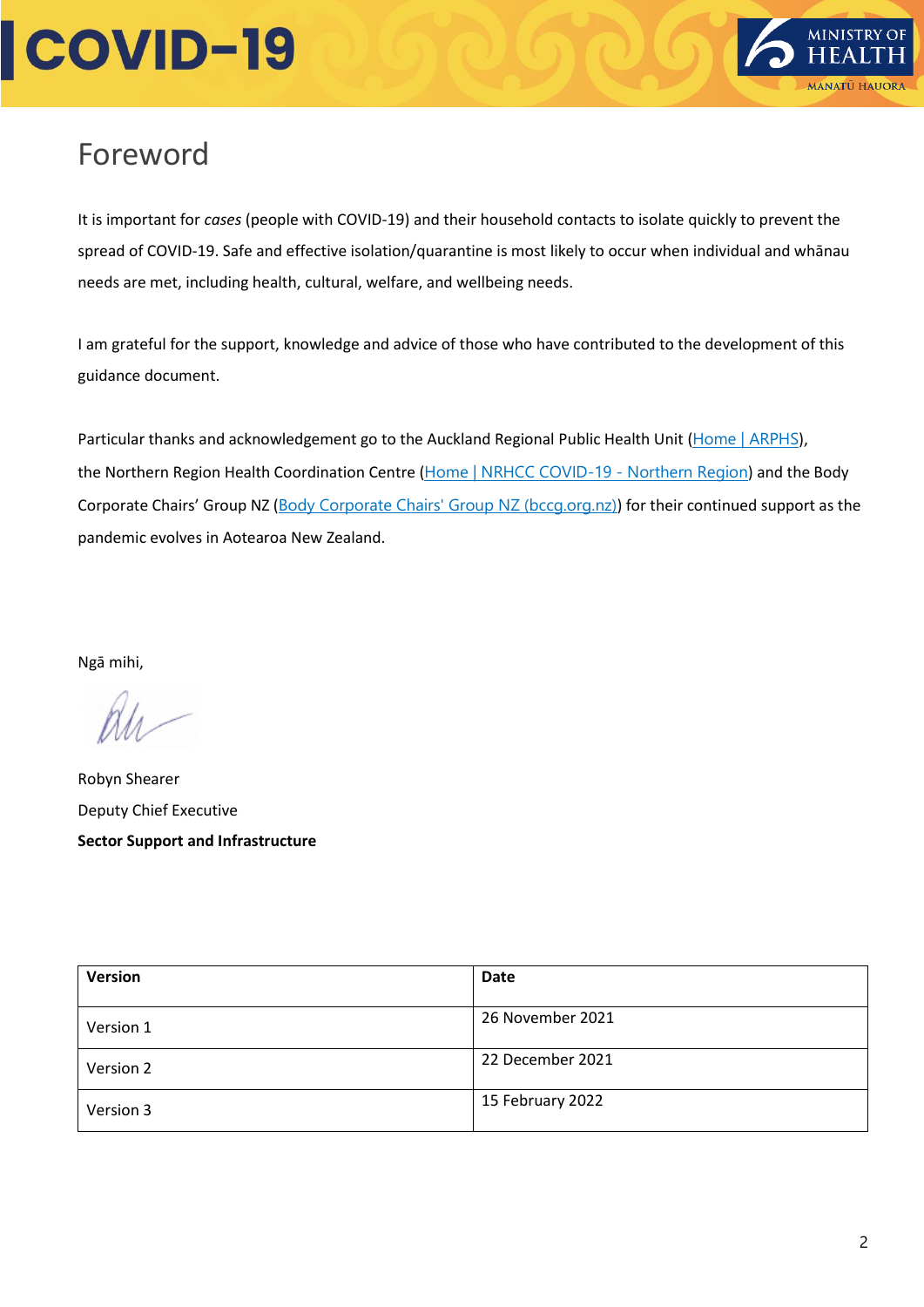

### <span id="page-2-0"></span>Interpretation

For the purposes of this guidance document, the following provides clarity on references made to:

1. *'Unit Title Developments´(UTD) -* Refers to an apartment or multi-storey building with individual units, standalone units, townhouses or walk-ups – which fall within the category of the *Unit Titles Act 2010*.

*A Unit Title Development is a building or buildings under the Unit Title Act 2010 (UTA) has a Body Corporate to carry out the governance and management of the building or buildings. The Body Corporate may have a committee that carries out that governance and management function, though the management may be contracted out to a Building Manager in some developments. The building manager will carry out the role determined by the contract but would normally involve the day-to-day maintenance and running of the development.*

- 2. *Building –* Refers to a unit title development.
- 3. *Conduit –* Refers to a person appointed by the Bodies Corporate Committee to take the lead on the Unit Title Development (or Building's) COVID-19 matters, including working with potential or confirmed cases.
- 4. *Body Corporate* Refers to a Unit Title Development's governing body made up of residents.
- 5. *Residents* All owners and occupiers within a Unit Title Development.
- 6. *Case/Cases* Refers to a person with COVID-19 isolating at their unit or home in a Unit Title Development.
- 7. *Contact* Refers to a person who has been exposed to a confirmed *case* and is quarantining at their home in a Unit Title Development.
- 8. *Public Health Unit –* Refers to the local Public Health Service within the local District Health Board who carries out the initial contact and liaises with the COVID-19 *cases*.
- 9. *Isolation/Quarantine* In the context of the COVID-19 pandemic, the terms 'isolation', 'self-isolation', and 'quarantine' have not been used consistently between agencies. This may lead to confusion in documents and in public understanding. To avoid further confusion, unless reference to specific legal terminology is required, for example when referring to Medical Officer of Health functions, duties, and powers under the Health Act 1956, the umbrella term 'isolation/quarantine' will be used to refer to any person who is required to isolate or quarantine for a defined period because they have been deemed to pose a public health risk relating to COVID-19.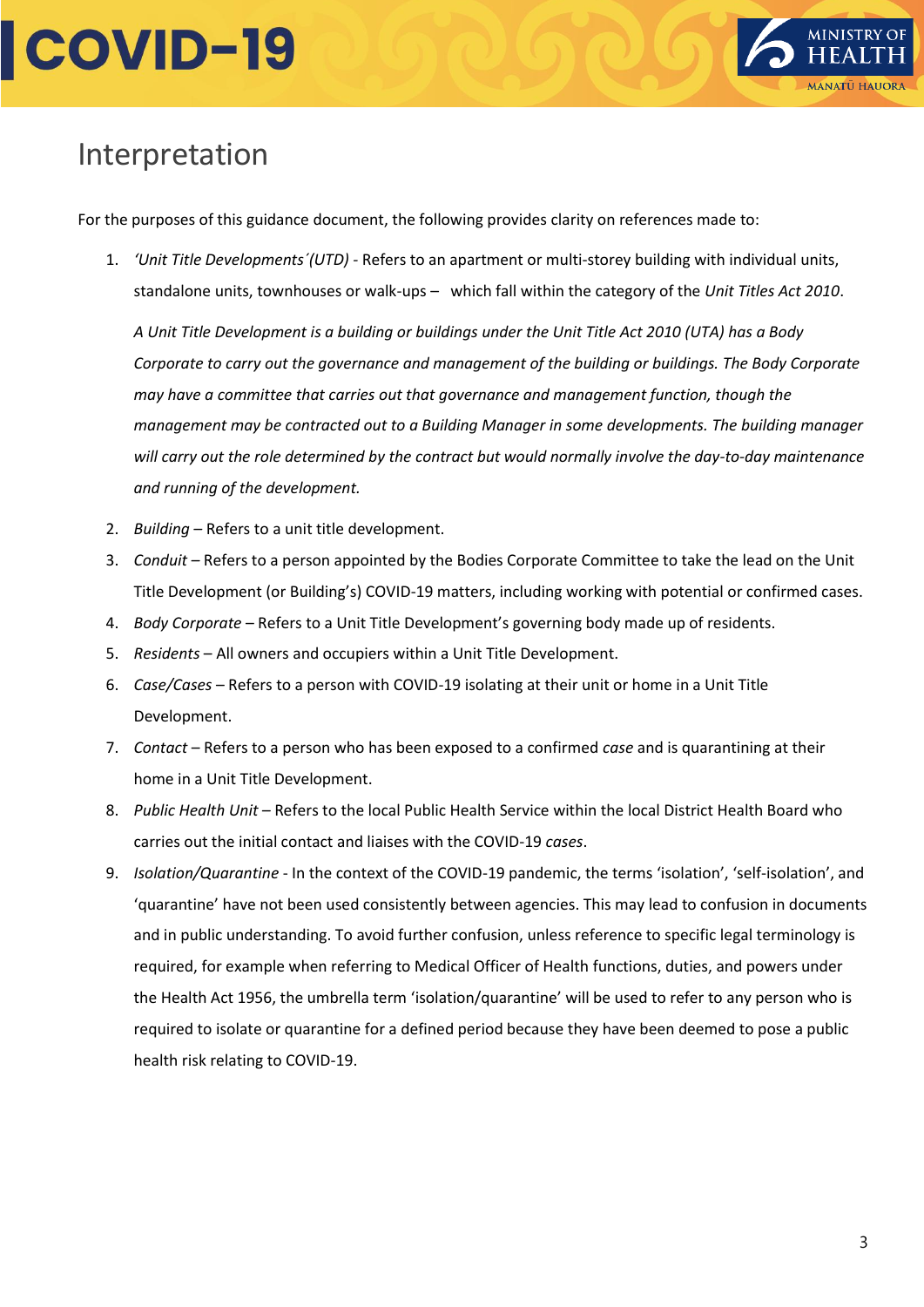



#### **Table of Contents**

| Foreword                                                | $\overline{2}$ |
|---------------------------------------------------------|----------------|
| Interpretation                                          | 3              |
| About this guidance                                     | 5              |
| COVID-19 - Information for Bodies corporate             |                |
| Preparing for COVID-19 in an apartment and other UTDs   |                |
| Infection prevention and control precautions            |                |
| References                                              | 17             |
| Appendix 1 – Checklist to Prepare for a COVID-19 case   |                |
| Appendix 2 - Template email for residents of Unit Title |                |
| Developments                                            | 19             |
| <b>Appendix 3 - Frequently Asked Questions</b>          |                |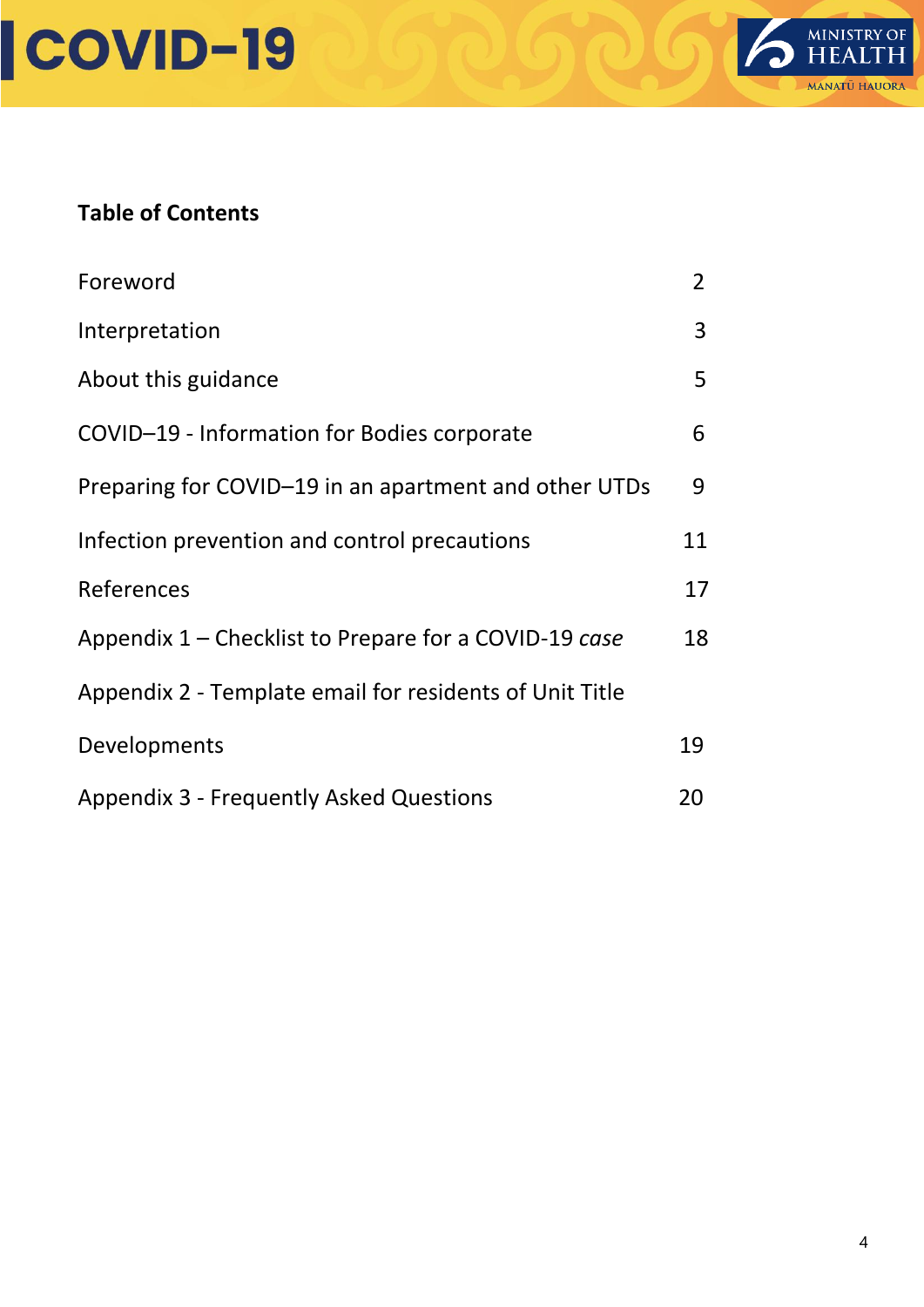

### About this guidance document

Isolation helps to prevent the spread of COVID-19 from person to person. This is especially important with the advent of new variants of the virus, such as Delta and Omicron.

This guidance document is for people diagnosed with COVID-19 or are an isolating household contact who live in an 'apartment', or other 'unit title development'. It provides guidance on how to safely isolate, and where they can go for support if needed.

It also provides guidance on the responsibilities of the Body Corporate to those isolating, and some practical and proactive steps they can take to ensure their building is safe for others living in them.

This guidance document is based on international guidelines and best current evidence available. Further updates may be made as new evidence emerges and in response to the level of community transmission in New Zealand.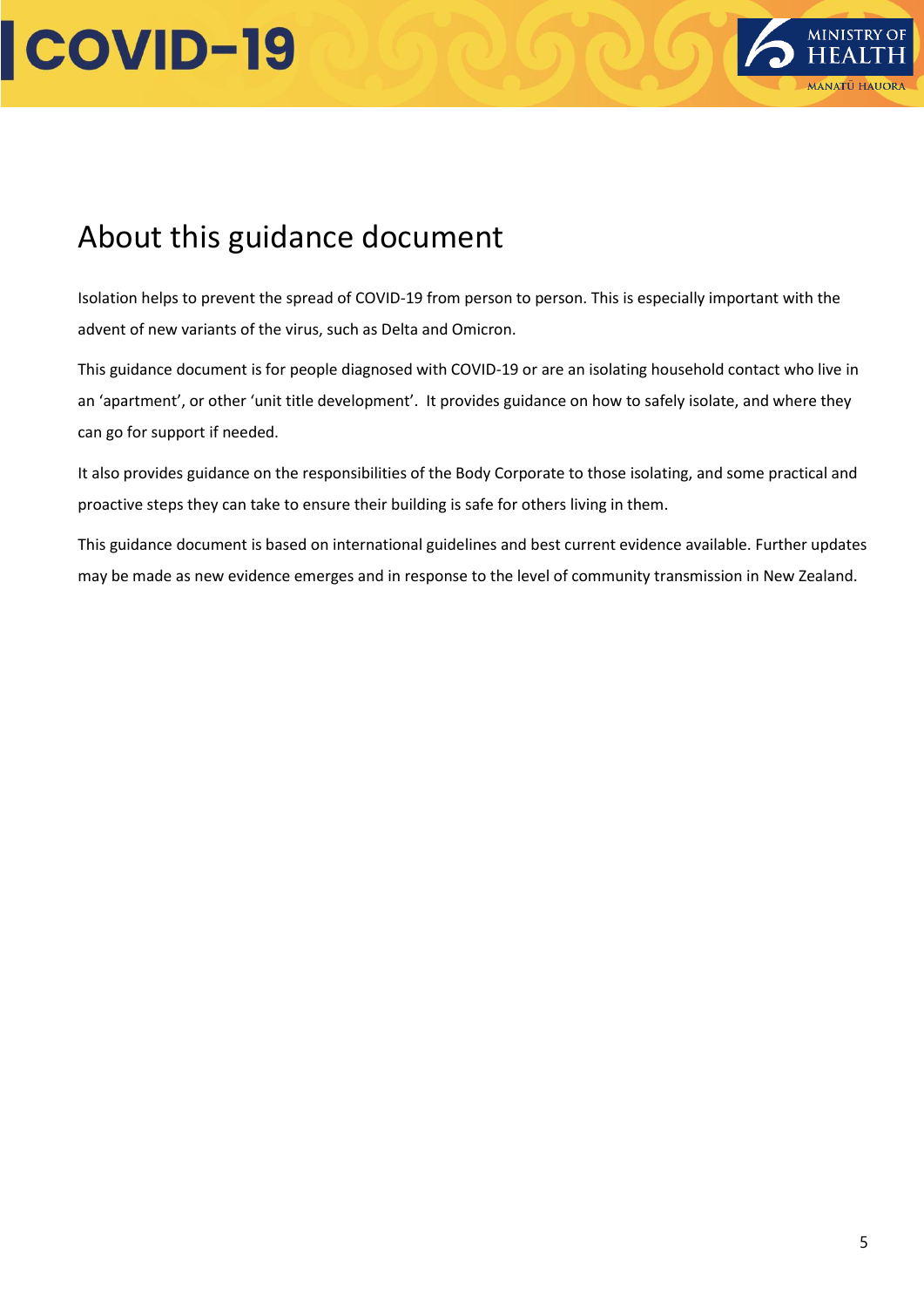

### <span id="page-5-0"></span>COVID–19 - Information for Bodies Corporate

**The Body Corporate must not name the** *case* **(resident, contractor, or staff member) or their unit number without their consent. This is confidential information and should not be disclosed to others unless agreed to by the** *case***.**

#### **Omicron response moving into new phase**

New Zealand is still early in its Omicron outbreak and cases will grow further. As the number of Omicron cases rises, we are adjusting our response in order to slow the spread of the virus and keep our health services and communities protected.

- 1. For information on the Omicron Response Plan and how cases and household contacts will be notified from Phase 1 to Phase 3 refer to Omicron in the community: what this means for you | Ministry of Health [NZ](https://www.health.govt.nz/covid-19-novel-coronavirus/covid-19-response-planning/omicron-community-what-means-you#2.)
- 2. Find testing sites closest to you here: Healthpoint Find up-to-date information about providers, [referral expectations, services offered and common treatments](https://www.healthpoint.co.nz/)
- 3. [Guidance for people who have](https://www.health.govt.nz/system/files/documents/pages/guidance_for_people_who_have_tested_positive_for_covid-19_-_18_feb.pdf) tested positive for COVID-19 (cases) Guidance for people who have [tested positive for COVID-19 \(cases\) \(health.govt.nz\)](https://www.health.govt.nz/system/files/documents/pages/guidance_for_people_who_have_tested_positive_for_covid-19_-_18_feb.pdf)
- 4. COVID-19: Mental health and wellbeing resources COVID-19: Mental health and wellbeing resources | [Ministry of Health NZ](https://www.health.govt.nz/covid-19-novel-coronavirus/covid-19-health-advice-public/covid-19-mental-health-and-wellbeing-resources)
- **5.** Guidance for people who test positive for COVID-19 while travelling away from home If you test positive [for COVID-19 while travelling away from home | Unite against COVID-19 \(covid19.govt.nz\)](https://covid19.govt.nz/isolation-and-care/if-you-test-positive-for-covid-19/if-you-test-positive-for-covid-19-while-travelling-away-from-home/#:~:text=Be%20prepared,-While%20vaccination%20is&text=Make%20a%20plan%20for%20how,the%20route%20you%20might%20take)
- 6. COVID-19: Resources and tools [-COVID-19: Resources and tools | Ministry of Health NZ](https://www.health.govt.nz/covid-19-novel-coronavirus/covid-19-resources-and-tools)
- 7. Food Support -COVID-19 [Where to go for services and support -](https://www.msd.govt.nz/about-msd-and-our-work/newsroom/2020/covid-19/where-to-go-for-services-and-support.html) Ministry of Social Development [\(msd.govt.nz\)](https://www.msd.govt.nz/about-msd-and-our-work/newsroom/2020/covid-19/where-to-go-for-services-and-support.html)
- 8. General welfare support: COVID-[19: Welfare and social sector support for family, whānau, and āiga](https://msd.govt.nz/what-we-can-do/community/carers/covid-19.html) carers - [Ministry of Social Development \(msd.govt.nz\)](https://msd.govt.nz/what-we-can-do/community/carers/covid-19.html)
- 9. [How to safely clean your home after a COVID-19 diagnosis | Ministry of Health NZ](https://www.health.govt.nz/covid-19-novel-coronavirus/covid-19-health-advice-public/advice-people-covid-19/how-safely-clean-your-home-after-covid-19-diagnosis)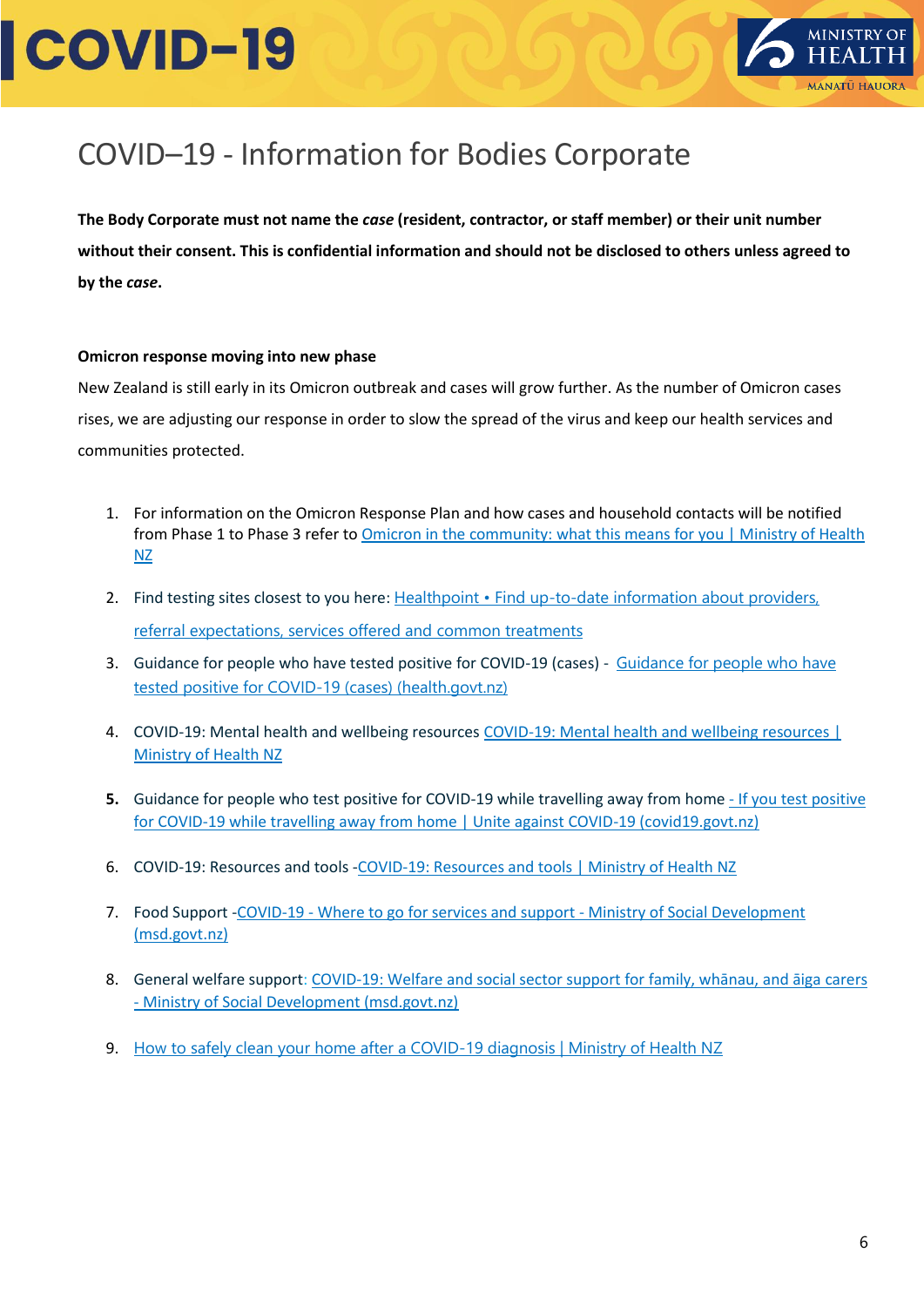



#### **Appointing a COVID-19 Liaison (Conduit)**

- 1. It is recommended that Bodies Corporate (all unit owners of a building) appoint **a COVID-19 contact person for the building**.
- 2. Bodies Corporate of individual buildings with committees may appoint a committee member to be the conduit (usually a resident in the building). The conduit would work with the *case* on how best to support them during their isolation. However, this would only occur if the *case* chose to disclose their COVID-19 health status with the Body Corporate.
- 3. Bodies Corporate may establish rules pertaining to their building to protect the *case,* residents, staff and contractors that are following the *COVID-19 Protection Framework* [COVID-19 Protection Framework \(traffic](https://covid19.govt.nz/traffic-lights/covid-19-protection-framework/)  [lights\) | Unite against COVID-19 \(covid19.govt.nz\)](https://covid19.govt.nz/traffic-lights/covid-19-protection-framework/)
- 4. *The Body Corporate must not name the case or household contact (resident, contractor, or staff member) or their unit number without their consent. This is confidential information and should not be disclosed to others unless agreed to by the case or household contact.*
- 5. If a *case* chose to be identified in a unit title development, the Body Corporate may need to provide the *case* with assistance; it is essential to consider what support they may need to help them isolate/quarantine safely and effectively.

#### **Supporting a case isolating in the building**

The Body Corporate may be asked by the *case* to assist in facilitating the *case* access to support as part of their self-isolation.

There are many things to consider when preparing a self-isolation plan for shared accommodation, such as an apartment or any sort of unit title development. Bodies Corporate should be guided by what is most appropriate for their occupants, and the security requirements.

#### Examples of where the Body Corporate (including through the COVID-19 conduit) may support a case:

1. Ensuring emergency services can access the unit within the building for the case and household contacts 24 hours a day, with no barriers to entry.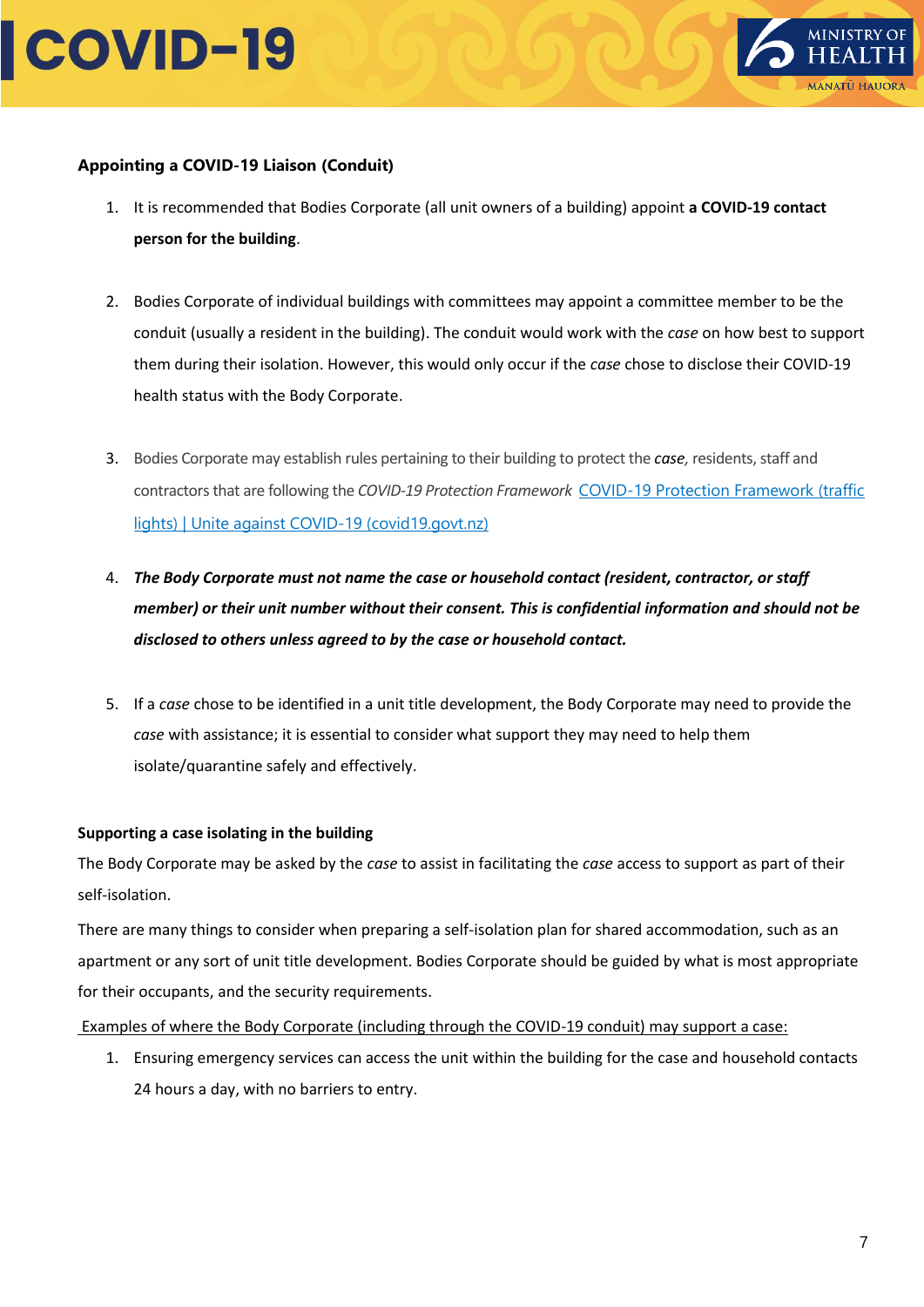

2. A welfare and health support service may be needed for the *case* and/or household contacts. Food, medicine, and other essential items can be contactlessly provided to *cases* isolating who cannot leave their unit, and do not have other support available. *The Body Corporate may be asked by the case to assist in facilitating this. Refer to*  [Caring for people with COVID-19 in the community | Ministry of Health NZ](https://www.health.govt.nz/covid-19-novel-coronavirus/covid-19-information-health-professionals/caring-people-covid-19-community#framework)

and

Care in the Community welfare response - [Ministry of Social Development \(msd.govt.nz\)](https://msd.govt.nz/about-msd-and-our-work/covid-19/care-in-the-community-welfare-response/index.html)

#### **Body Corporate meeting**

If a *case* or household contact is isolating in the building, all meetings about building management should be held online or off-site.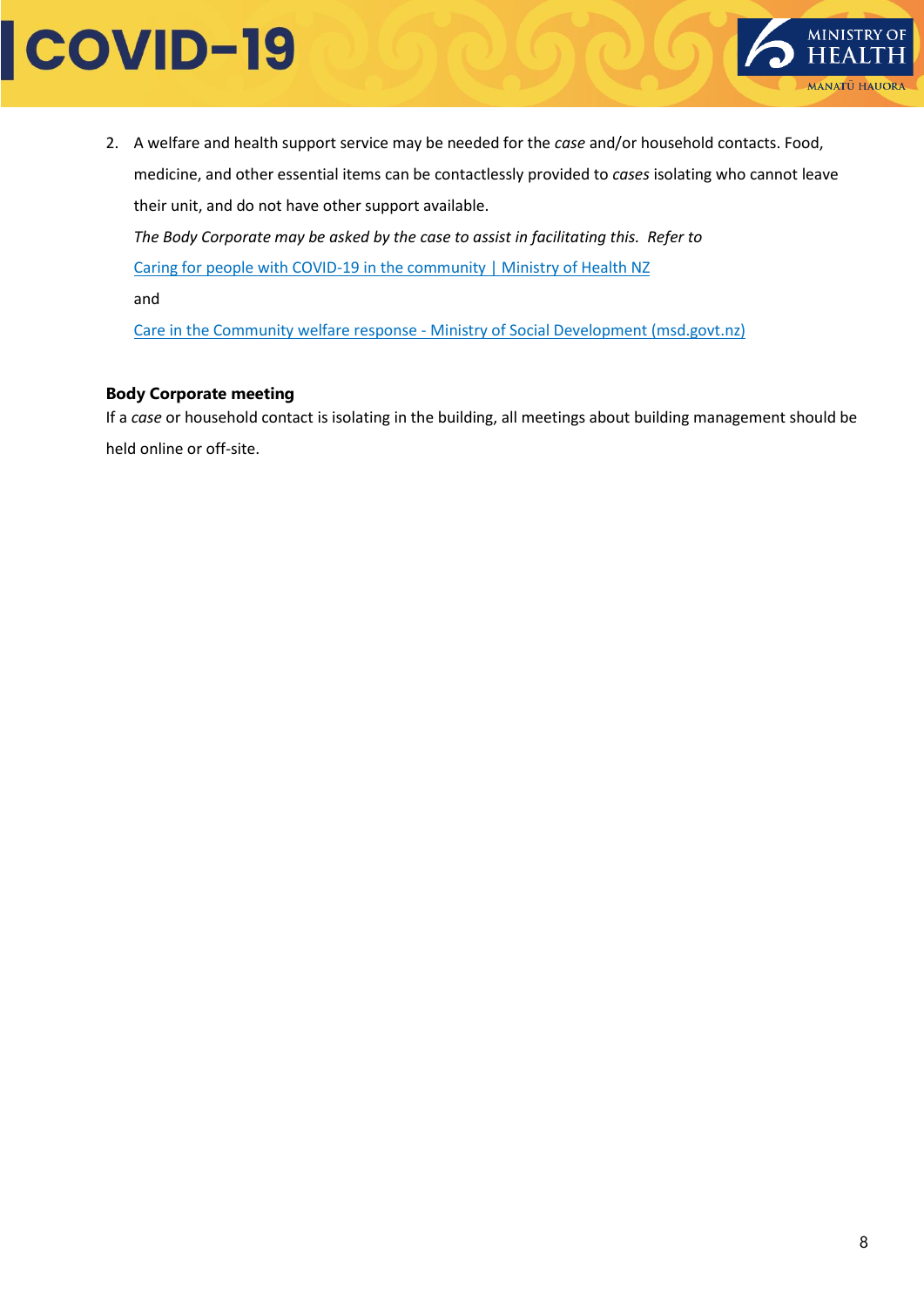

### <span id="page-8-0"></span>Preparing for COVID–19 in an apartment and other unit title developments

**Being ready helps to keep us all safe**

Omicron is in the community. Most people who get COVID-19 will have a mild to moderate symptoms and will fully recover in their own home with minimal additional help. For those who need help, they can access health and wellbeing support.

Omicron spreads fast — everyone in your house may catch the virus. Being ready for getting COVID-19 is about making sure you and your household have a plan and know what to do. It will mean your whānau and community can help each other if needed.

*Cases and household contacts* self-isolating in apartments and other unit title developments, are strongly urged to contact and work with the nominated person acting as the COVID-19 contact point for their apartment building. The conduit will work with the *case* and household contacts in the apartment building on how best to support them during their isolation.

*Case or household contact –* for privacy reasons you have decided **not to disclose** your details and the fact that you are COVID-19 positive or potentially positive to your building's Conduit or Chair of the Body Corporate and are isolating in your apartment, you can access support for the following:

- a. If your apartment building has a secure entrance.
	- $\triangleright$  Care coordination hubs are responsible for assessing prioritisation and placing people into alternative accommodation.
- b. If your apartment building has a free entrance policy.
	- ➢ Organise with friends, whānau or neighbours to do contactless drop-offs of food and supplies and/or discuss medication needs with your local pharmacist.
- c. If your building has a free entrance policy but your friends, whānau or neighbours cannot help.
	- $\triangleright$  Contact MSD for food and welfare support<sup>1</sup>, if required.
	- $\triangleright$  Contact MOH for all clinical and medical needs including medical equipment if required.
- d. If you are feeling unwell.

<sup>&</sup>lt;sup>1</sup> MSD welfare support refers to; benefit payments, employment assistance, food, income related housing costs (such as Housing Support Products, Rent Arrears Assistance), support to pay utilities bills (power, gas, eating, water), senior services, other urgent costs and community support services.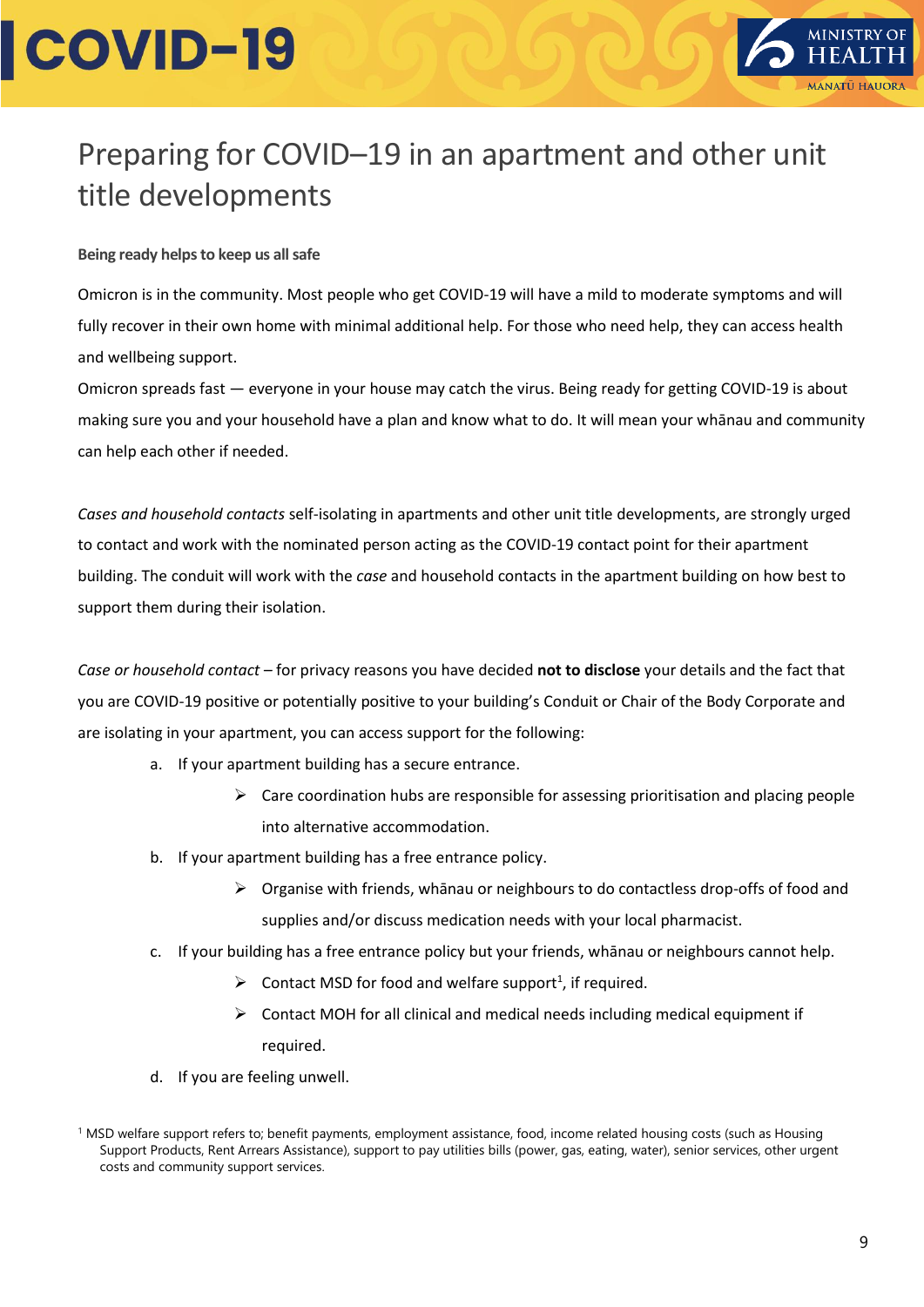

 $\triangleright$  Call 111 and ask for an ambulance.

**What you need to plan for**

You need to work out what you will do if someone in your unit tests positive for COVID-19, because your entire household will need to stay home. Refer to [\(https://covid19.govt.nz/isolation-and-care/how-to-self](https://covid19.govt.nz/isolation-and-care/how-to-self-isolate)[isolate](https://covid19.govt.nz/isolation-and-care/how-to-self-isolate) ) for some useful tips.

#### **More information**

[Find contact and support services](https://covid19.govt.nz/about-this-site/contact-us/) [Help and support if you test positive for COVID-19](https://covid19.govt.nz/isolation-and-care/getting-extra-support-if-you-have-covid-19-or-are-self-isolating/)

[If you test positive for COVID-19](https://covid19.govt.nz/isolation-and-care/if-you-test-positive-for-covid-19/)

- [What to expect when self-isolating at home](https://covid19.govt.nz/isolation-and-care/how-to-self-isolate/)
- [What to expect if you go into managed](https://covid19.govt.nz/isolation-and-care/what-to-expect-if-you-go-into-managed-isolation/) isolation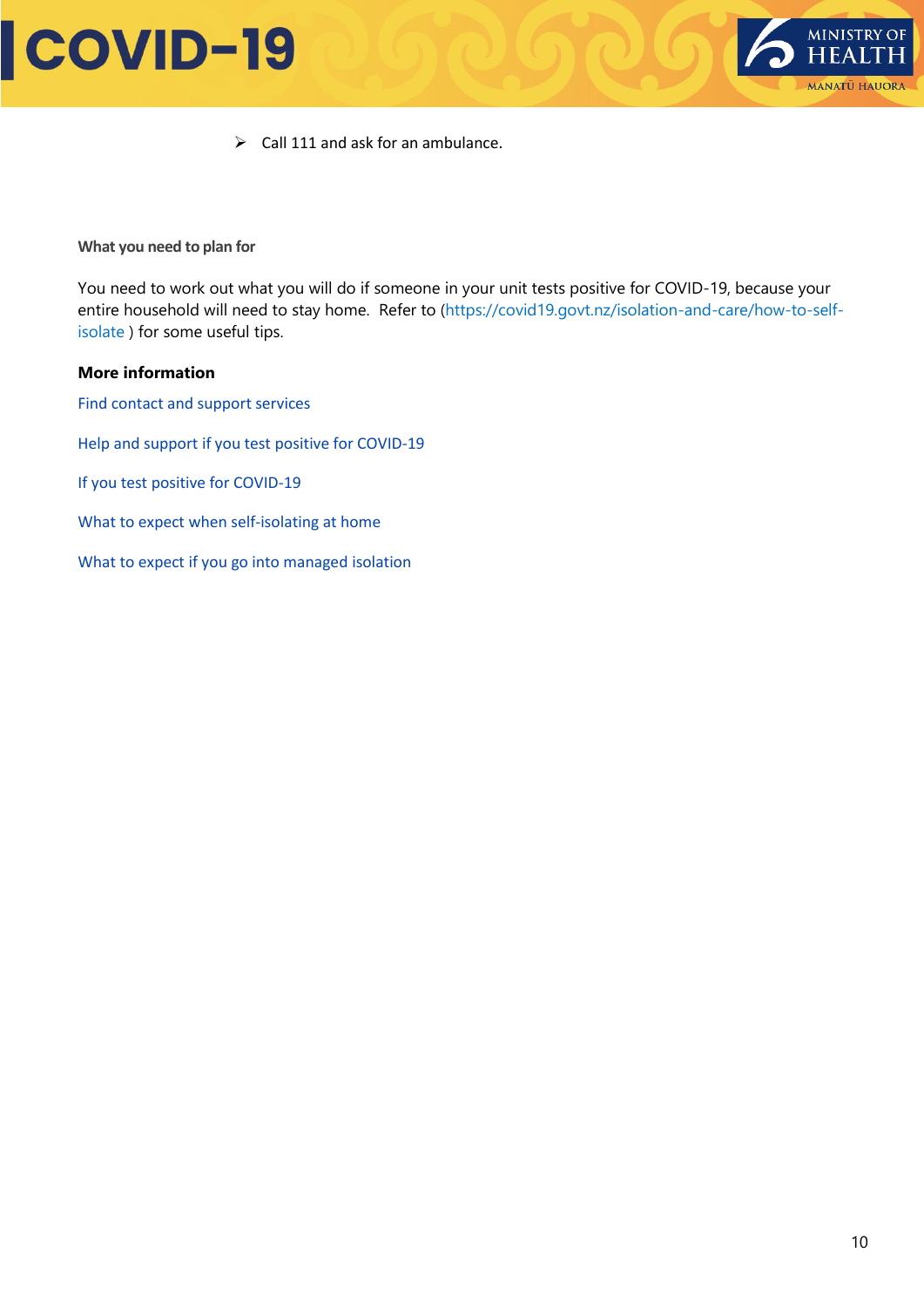

### Infection prevention and control precautions

#### **1. Face coverings**

The Delta and Omicron variants are highly contagious and transmitted through aerosols, so wearing a face covering is one of the main ways we can protect ourselves and each other from the virus.

In general, wearing a face covering such as a disposable or washable mask whenever you leave your home will decrease your risk of being infected with COVID-19. Face coverings can protect you against the spread of infectious droplets and particles when an infected person speaks, laughs, coughs, sneezes or breathes (read more on **[how COVID-19 spreads](https://www.health.govt.nz/our-work/diseases-and-conditions/covid-19-novel-coronavirus/covid-19-health-advice-public/about-covid-19/covid-19-about-delta-variant)**). The COVID-19 Protection Framework sets out expectations for wearing masks, particularly at orange and red levels of the Framework.

Face coverings are one of several tools we have for stopping the spread of COVID-19, including staying home if you're sick, keeping a 1-metre distance from others, cleaning and or sanitising your hands often, sneezing and coughing into your elbow, and keeping track of where you've been and who you've seen with the NZ COVID Tracer app. **Getting vaccinated is still the most effective tool overall.**

For guidance on using a suitable reusable or disposable mask or face covering see **[Types of masks and face](https://www.health.govt.nz/our-work/diseases-and-conditions/covid-19-novel-coronavirus/covid-19-health-advice-public/covid-19-use-masks-and-face-coverings-community#types)  [coverings](https://www.health.govt.nz/our-work/diseases-and-conditions/covid-19-novel-coronavirus/covid-19-health-advice-public/covid-19-use-masks-and-face-coverings-community#types)**. For guidance on how to safely wear a mask see **[How to use a face mask safely](https://www.health.govt.nz/our-work/diseases-and-conditions/covid-19-novel-coronavirus/covid-19-health-advice-public/covid-19-use-masks-and-face-coverings-community/covid-19-how-use-face-mask-safely)** and the **Unite [Against COVID-19](https://covid19.govt.nz/health-and-wellbeing/protect-yourself-and-others-from-covid-19/wear-a-face-covering/)** website.

For some people wearing a face covering is unsuitable due to a disability or health condition. See **[Face](https://www.health.govt.nz/our-work/diseases-and-conditions/covid-19-novel-coronavirus/covid-19-health-advice-public/covid-19-use-masks-and-face-coverings-community#exemption)  [coverings exemption advice](https://www.health.govt.nz/our-work/diseases-and-conditions/covid-19-novel-coronavirus/covid-19-health-advice-public/covid-19-use-masks-and-face-coverings-community#exemption)**.

For further guidance on face coverings visit the **[Unite Against COVID-19](https://covid19.govt.nz/health-and-wellbeing/protect-yourself-and-others-from-covid-19/wear-a-face-covering)** website. Read more about other ways of **[Protecting yourself and others from COVID-19](https://www.health.govt.nz/our-work/diseases-and-conditions/covid-19-novel-coronavirus/covid-19-health-advice-public/protecting-yourself-and-others-covid-19)**.

#### **2. Building exit and entry points**

Bodies Corporate may consider setting up separate exit and entry points in and out of the building (where possible) to minimise contact. Physical barriers and dedicated pathways can be used to reduce or eliminate exposure of others in the building.

#### **3. Foyer and waiting areas**

Social distancing of 1 metre should be encouraged for entry foyer and waiting areas.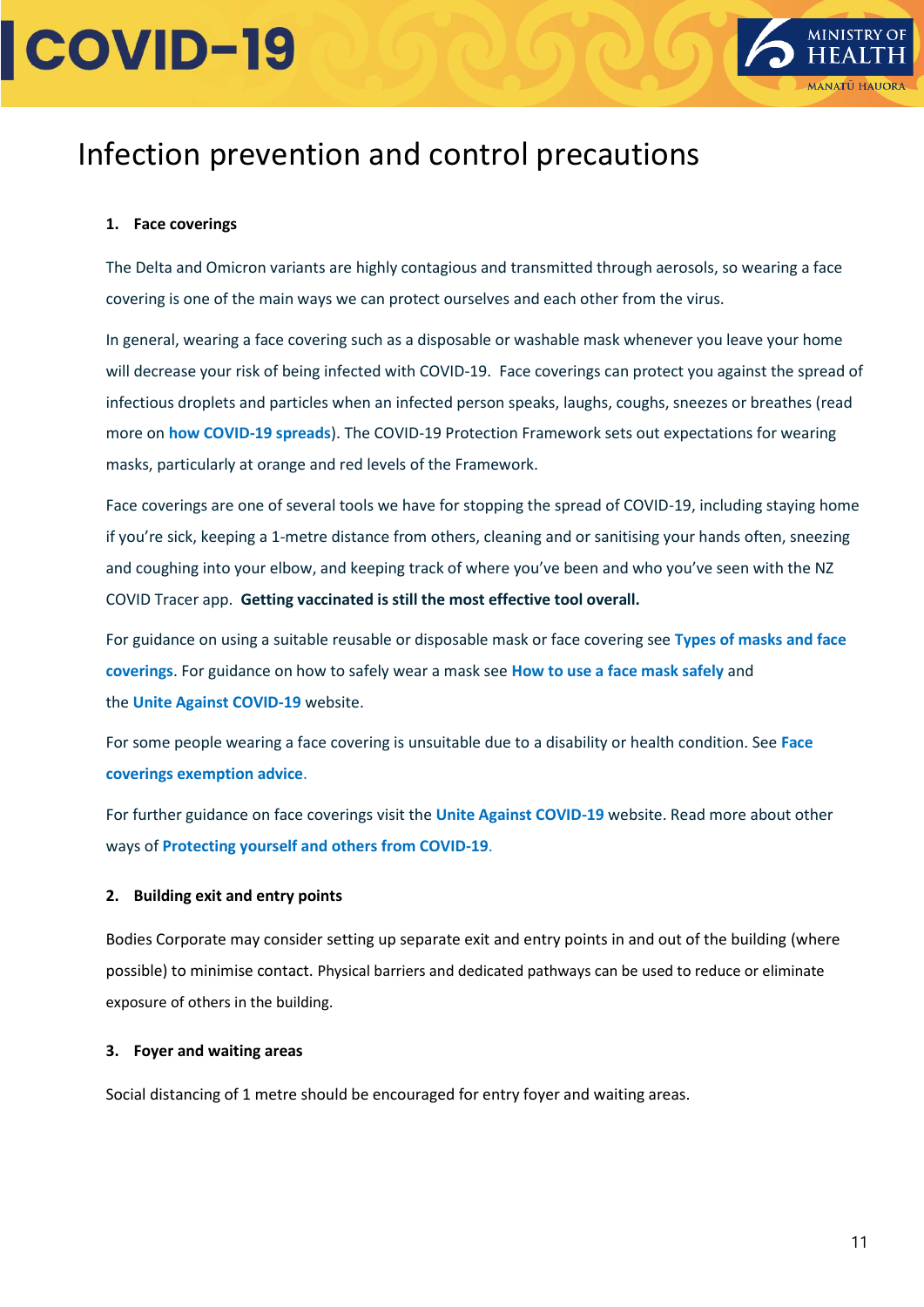

Bodies Corporate may consider removing seats from lobbies or waiting areas to discourage people from congregating there. Where seating is required, space it at least 1 metre apart.

#### **4. Lifts and stairwells**

Residents should be encouraged to maintain minimum of 1-metre physical distancing while waiting for a lift and once in the lift, or limiting the use of the lift to 1 person at a time. Residents within their bubble may all use the lift or stairwells together at the same time.

Bodies Corporate may consider using floor markings at lift entrances to prompt users to maintain physical distancing while waiting for the lift and encourage one-way flow to avoid bottlenecks occurring near lift entrance points.

*Cases and household contacts may not use the lifts or stairwells except in emergencies.*

#### **5. Emergencies**

In the case of an emergency, normal emergency evacuation protocols should be followed, and all residents should be wearing a face mask if they need to evacuate their units.

Bodies Corporate may consider keeping a supply of emergency face masks near the building's emergency assembly point in case residents have not been able to evacuate with their own.

#### **6. Balconies**

For *cases* and household contacts isolating in a unit with a balcony, it is advised to have the doors to the balcony open to allow the circulation of air into the unit.

Balconies have various layouts, and the use of the balcony by a *case* is dependent on others not being on the balcony at the same time.

*A case* or household contact isolating *may not be on the balcony if the adjacent balcony is being used at the same time by residents of neighbouring units. This is especially so when the balcony of the case is not separated and detached from the balcony of other units and is not at least 1 metre or further in distance from the balconies of neighbouring units. Special care needs to be taken if the adjacent balconies are joined and separated by a modesty wall, trellis, or vegetation.*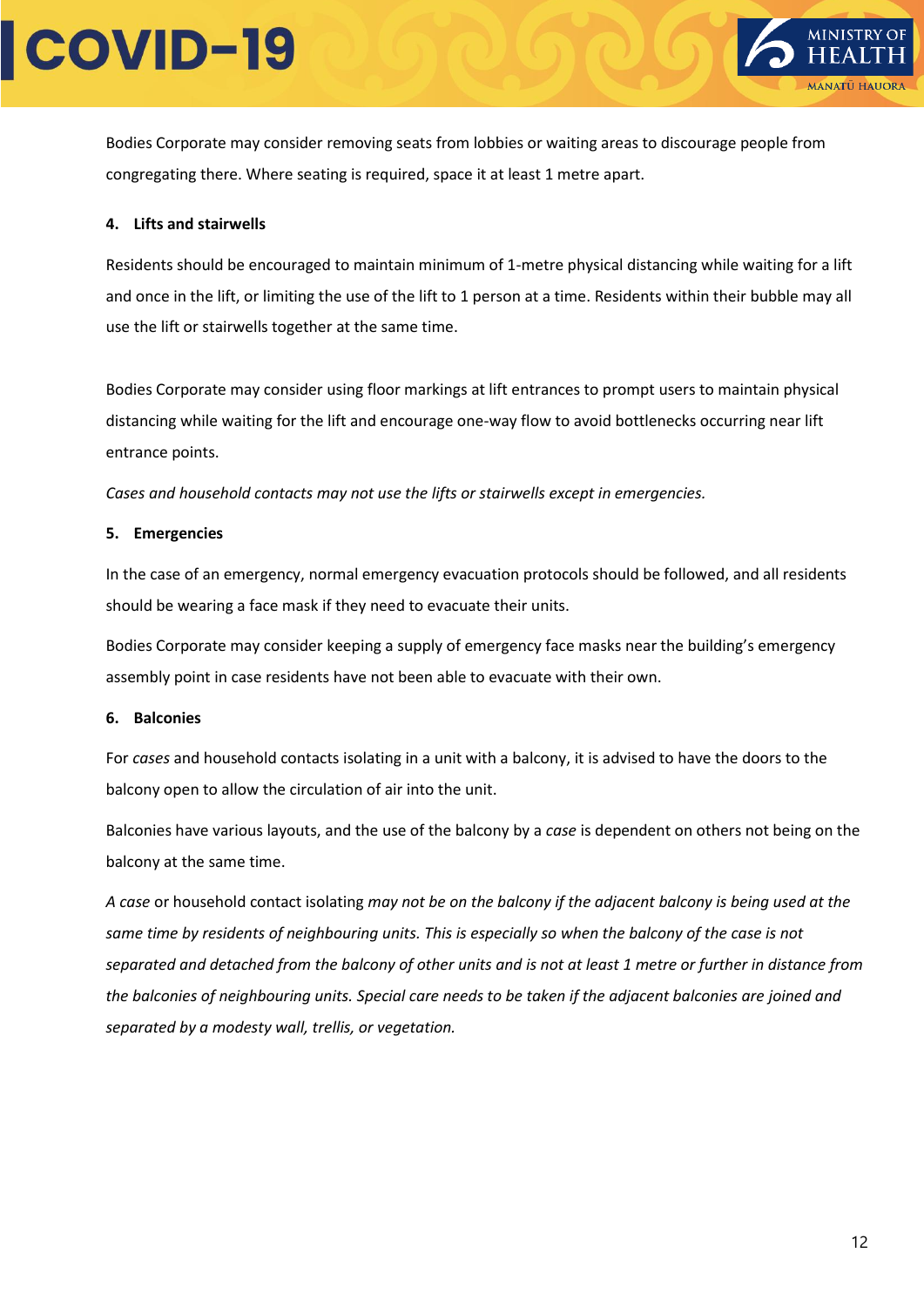

#### **7. General waste areas**

#### Rubbish Chutes

Bodies Corporate may consider placing hygiene stations with hand sanitiser near waste areas or rubbish chutes and encourage residents to wash and sanitise their hands after using waste facilities.

Rubbish disposal - a *Case* or *Household Contact* in isolation

#### *A case must follow the following:*

- a. A *case* or *household contact* must not leave their units to dispose of rubbish.
- b. Rubbish collection and disposal can be conducted by the *case*'s or household contact's family member or a friend. Appropriate plans need to be developed for rubbish disposal if the access to the building is limited.
- c. The *case or household contact isolating* will need to double bag their rubbish and place it outside their door when there is no one present in the hallway or corridor.
- d. Only when they are back inside with the door closed should someone collect it and take it directly to the building's shared waste disposal area.
- e. The person collecting the rubbish should wear single use gloves and a mask when removing the rubbish and thoroughly wash and dry their hands afterwards.
- f. The same process may be followed for laundry collection.

#### **8. Welfare of a** *case or household contact* **in isolation**

If a *case or household contact* in isolation needs to receive medical care, medicines, food or other deliveries, the following procedures should be followed by the *case or household contact* and the Body Corporate of the apartment building:

- a. Goods be placed outside the unit door, and only collected by the *case or household contact* when the delivery person has left, and there is no one passing by.
- b. The *case or household contact* will need to wear a mask when they open their door to pick up the delivery.
- c. The *case or the household contact* and the Conduit need to plan how to transport deliveries to individual units from the front entrance if access is limited due to building security procedures.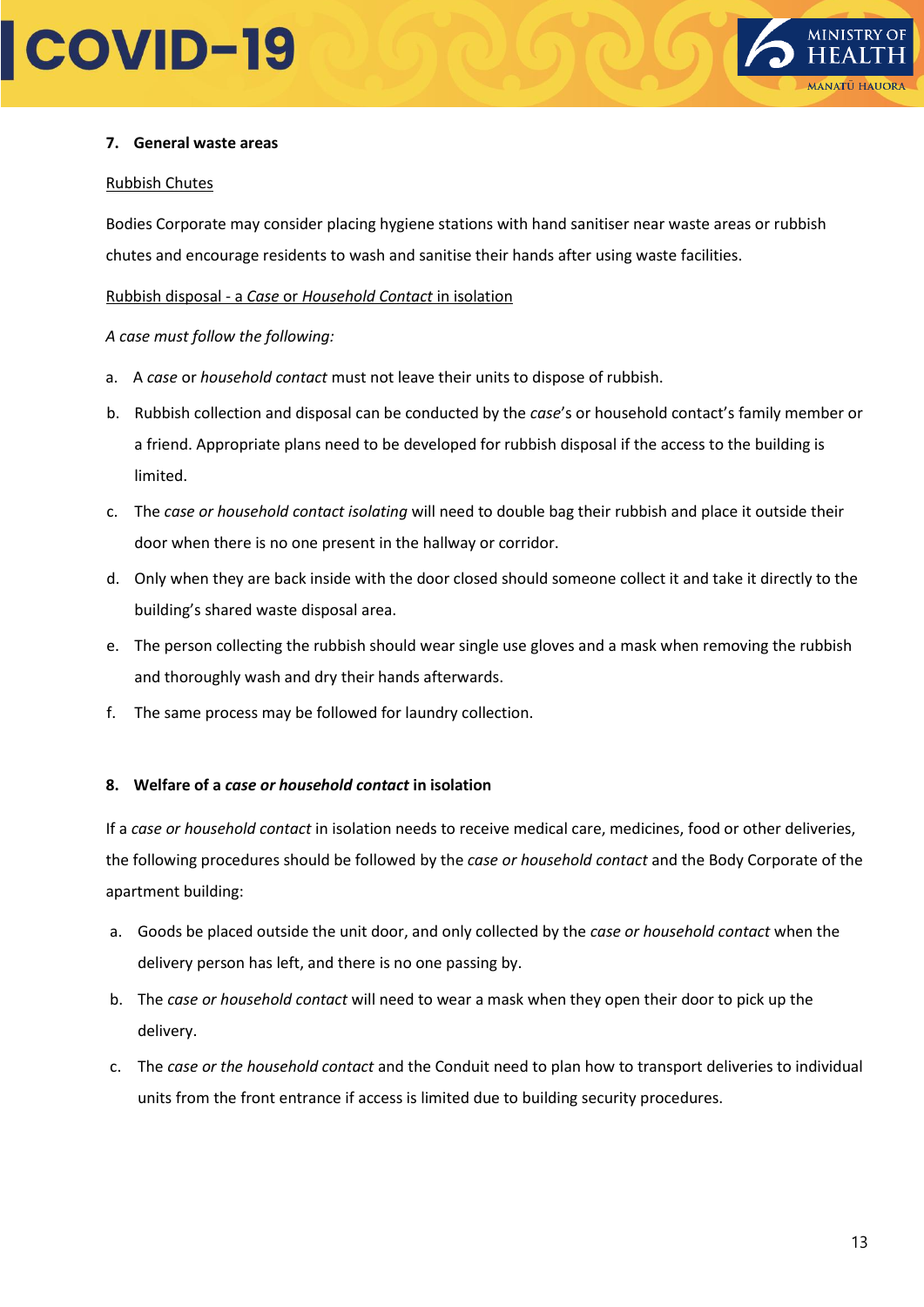

- d. If the *case or household contact* is unable to access a delivery service, a family member or friend, the *case or household contact* should then consider contacting the **[Ministry of Social Development](http://www.msd.govt.nz/about-msd-and-our-work/newsroom/2020/covid-19/where-to-go-for-services-and-support.html)** to access support.
- *e.* If the *case or household contact* requires medical assistance, they should call ahead to their health provider to organise a medical consultation that is carried out virtually. If it is an emergency, the *case* will need to call 111 and the Body Corporate will need to ensure there is a plan in place for the ambulance to access the *case's unit* within the building.

*Note – the possibilities of the case or household contact receiving assistance from the Body Corporate is dependent on the case's or household contact's willingness to identify themselves and work with the Body Corporate of their building, how their identity will be kept confidential from other residents of the building, and how the Body Corporate may be able to assist.*

#### **9. Gardens and courtyards**

Communal gardens and courtyards within or associate to the building can remain open as a place for residents to exercise and get fresh air. All those using these areas must maintain social distancing of 1 metre and use face coverings.

#### **10. Other common areas**

Bodies Corporate may consider increasing ventilation of common areas within the building to reduce the risk of COVID-19 transmission. Opening windows or leaving doors open (where safe to do so) can help to reduce the risk of COVID-19 transmission (refer to the *Ventilation* section below for more information).

Where common areas such as gyms, indoor pools or saunas are kept open, resident safety can be supported by clearly signposting capacity limits and requiring them to scan in using the NZ COVID Tracer app.

The Body Corporate has to decide whether vaccines certificates are required (for facilities that more than two people can share).

The requirements of the *COVID-19 Protection Framework must be adhered to* - *[https://covid19.govt.nz/traffic](https://covid19.govt.nz/traffic-lights/covid-19-protection-framework/)[lights/covid-19-protection-framework/](https://covid19.govt.nz/traffic-lights/covid-19-protection-framework/)*

#### *These areas must not be accessed at any time by a case or household contact isolating.*

Regularly cleaning frequently touched surfaces - such as intercoms and lift buttons, hand railings and common area door handles - with disinfectant can reduce the spread of germs between residents.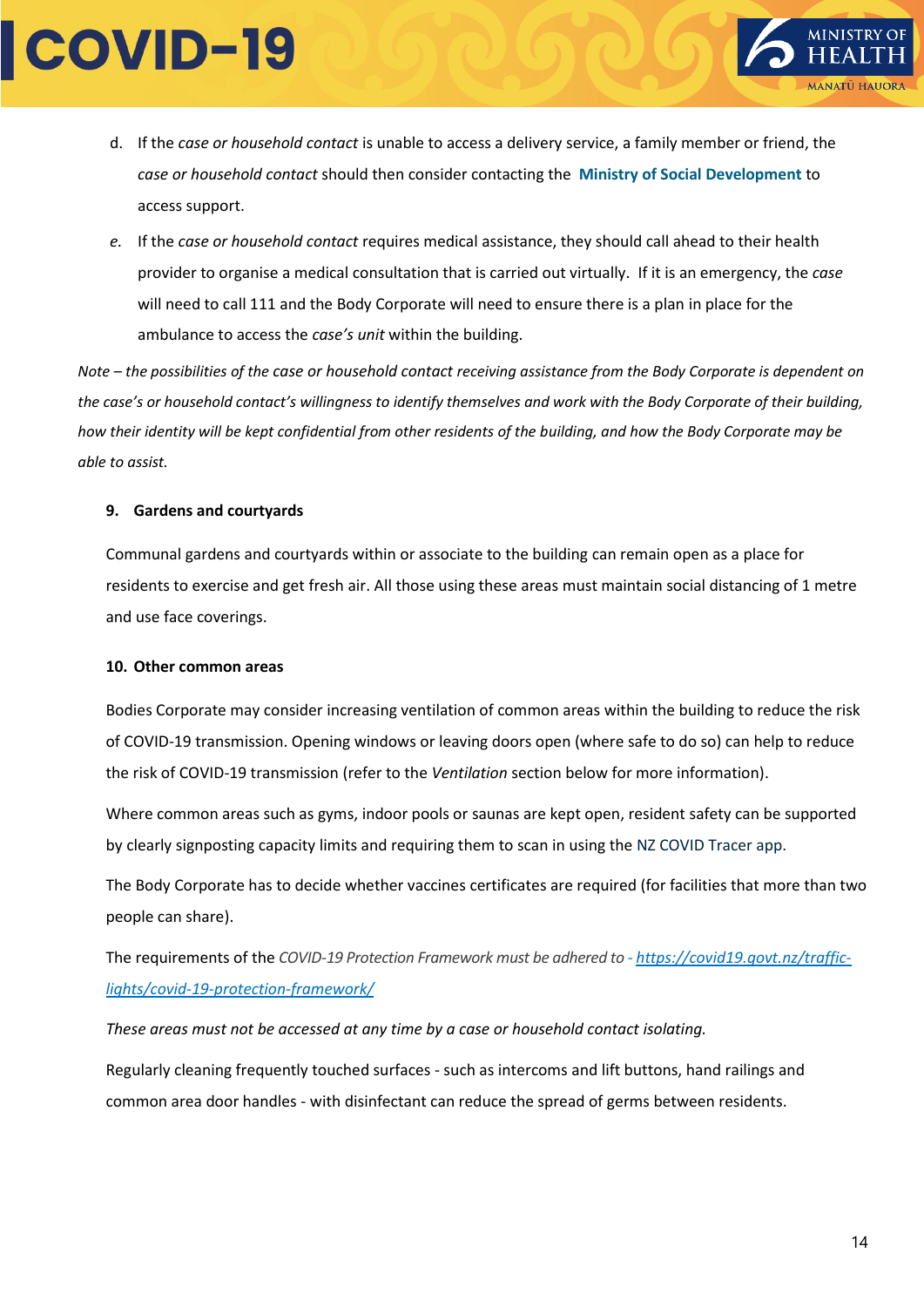

Closure of facilities may need to be considered if capacity numbers are not able to be managed, or adequate cleaning between use is not possible.

#### **11. Cleaning and maintenance**

#### Cleaning

The Public Health Unit will notify the Body Corporate if deep cleaning of the building is required. However, the Body Corporate may elect to carry out deep cleaning if it believes a *case* has frequented the common areas of the building.

Effective cleaning and decontamination procedures are necessary to ensure removal of pathogens from the environment. There should be processes in place to ensure that environmental cleaning and disinfection procedures are followed consistently and correctly.

*For further information refer to:* [COVID-19: General cleaning and disinfection advice | Ministry of Health NZ](https://www.health.govt.nz/covid-19-novel-coronavirus/covid-19-information-specific-audiences/covid-19-general-cleaning-and-disinfection-advice)

#### **Maintenance**

In units where a person with COVID-19 is isolating, only emergency work is to be carried out. Use of PPE by tradespeople is mandatory when carrying out the work in the unit of a case isolating. The *case or household contact isolating* in the unit must use a face covering and maintain their physical distance from the tradesperson whilst they are in the unit.

Workers may enter other units, as well as common property areas of the building, to carry out work. If possible, the unit or common areas of the building should be unoccupied while the work is being carried out.

Bodies corporate will need to ensure tradespeople wear the wear face coverings, scan using the NZ COVID Tracer app and maintain good hygiene [COVID-19: General cleaning and disinfection advice | Ministry of](https://www.health.govt.nz/covid-19-novel-coronavirus/covid-19-information-specific-audiences/covid-19-general-cleaning-and-disinfection-advice)  [Health NZ](https://www.health.govt.nz/covid-19-novel-coronavirus/covid-19-information-specific-audiences/covid-19-general-cleaning-and-disinfection-advice)

#### **Ventilation**

The control of exposure at source, including adequate ventilation systems, reduces exposure to infection.

Air from a unit will usually flow out of a unit every time the external facing door (i.e., into the building's hallway) is opened, so decreasing the number of times a door is opened and keeping the amount of virus in the air to a minimum, will decrease the risk of infection for anyone else living in the building.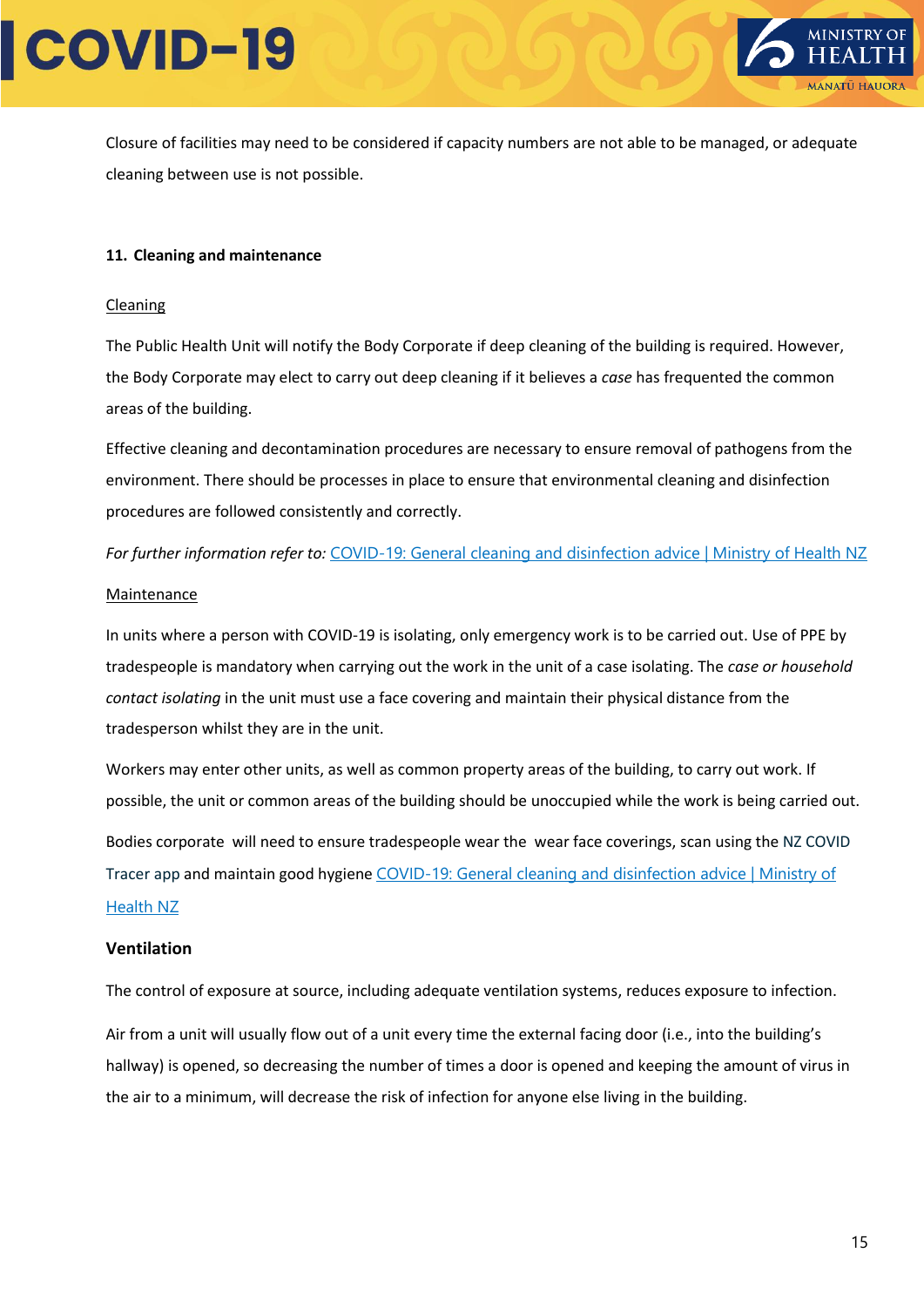

A *case or household contact* isolating in their unit should seal the gaps under the doors of their unit that open into shared spaces of the building (i.e., hallways and lift lobbies) to aid in decreasing the leakage of air from inside the unit and into the shared spaces of the building.

In accordance with the guidance from the European Centre for Disease Prevention and Control ([Heating,](https://www.ecdc.europa.eu/en/publications-data/heating-ventilation-air-conditioning-systems-covid-19)  [ventilation and air-conditioning systems in the context of COVID-19: first update \(europa.eu\)](https://www.ecdc.europa.eu/en/publications-data/heating-ventilation-air-conditioning-systems-covid-19)), an average sized unit opening a window for 15 minutes will be sufficient to ventilate the unit and introduce fresh, outside air and reduce the risk of COVID-19 transmission. Leaving windows open will provide continuous ventilation. Opening windows and doors to the balcony can be a good source of ventilation. A *case or household contact* isolating can have windows and balcony doors open to allow for circulation of air into and out of the unit. If it is not possible to leave windows open in the unit over a period, it may require to be ventilated two or three times a day depending on the size of the unit and the level of occupancy. Buildings with HVAC systems

There are many different types of HVAC systems but whatever system is used, regular maintenance is important. Information can be found on the [Indoor Air](https://iaq.org.nz/) Quality Research Centre, New Zealand (Indoor Air [Quality Research Centre New Zealand \(iaq.org.nz\)](https://iaq.org.nz/)). It is recommended that Bodies Corporate consult an Air Quality Specialist to determine any risks specific to their buildings ventilation system.

#### **12. Property inspections and auctions**

In general areas, property viewing, and auctions can occur in accordance with general density limits. Bodies Corporate are to ensure any inspections for the purpose of sale or lease of a unit at their building are carried out by appointment only, and with only one person inspecting the unit at a time. Auctions for units where a *case* is in their unit will need to be carried out either virtually or off-site. *None of these is to be carried out in the unit of a case or household contact in isolation.*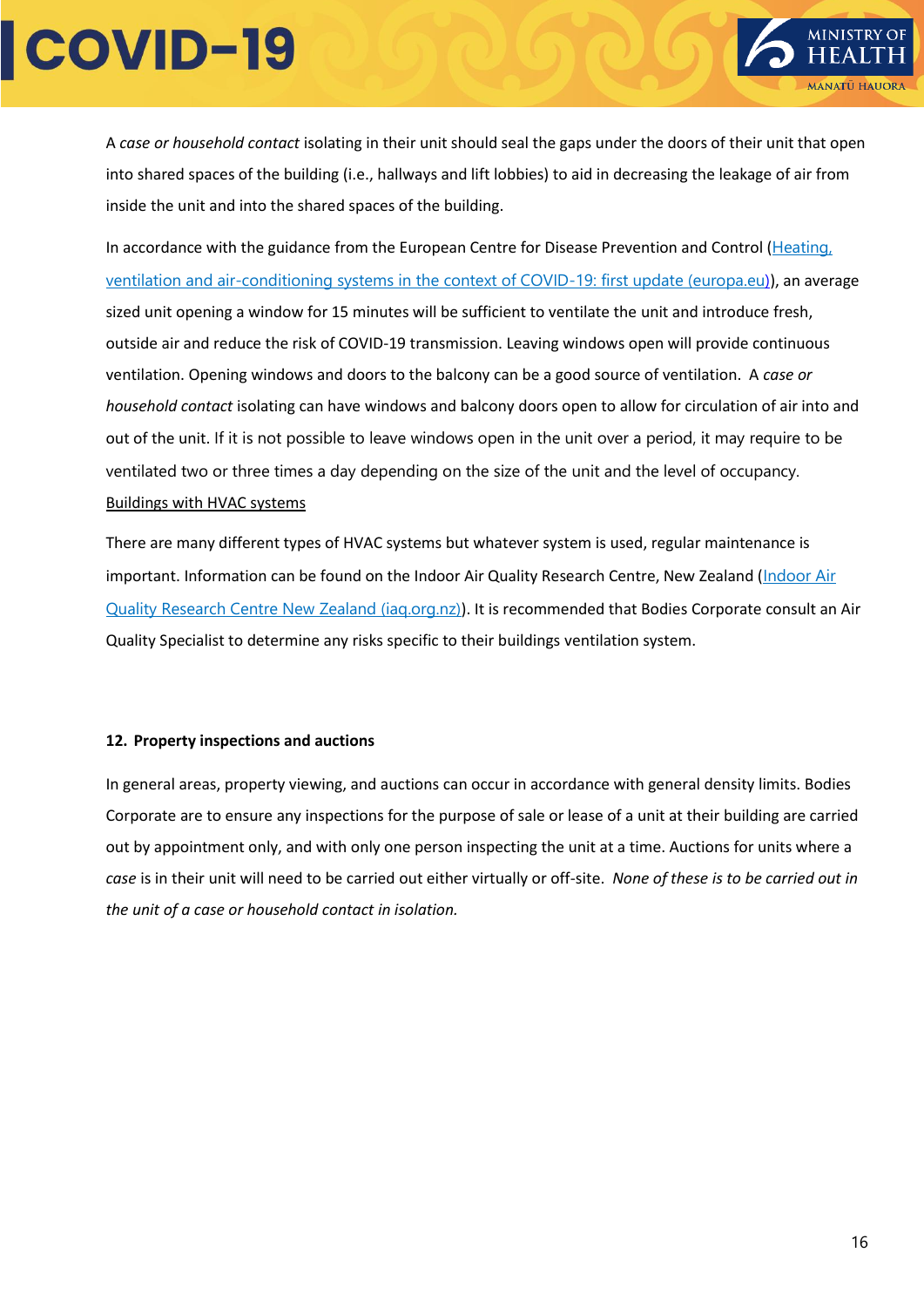

### References

- 1. Australian Government. Infection Control Expert Group: Guidance on the use of personal protective equipment (PPE) for healthcare workers in the context of COVID-19. June 2021 Guidance on the use of [personal protective equipment \(PPE\) for health care workers in the context of COVID-19 | Australian](https://www.health.gov.au/resources/publications/guidance-on-the-use-of-personal-protective-equipment-ppe-for-health-care-workers-in-the-context-of-covid-19)  [Government Department of Health](https://www.health.gov.au/resources/publications/guidance-on-the-use-of-personal-protective-equipment-ppe-for-health-care-workers-in-the-context-of-covid-19)
- 2. COVID-19 advice for multi-unit dwellings, Fact Sheet, October 2021, NSW Ministry of Health
- 3. Canadian Public Health Service, How to quarantine or isolate at home if you have or may have COVID-19, [How to quarantine or isolate at home if you have or may have COVID-19 -](https://www.canada.ca/en/public-health/services/diseases/2019-novel-coronavirus-infection/awareness-resources/quarantine-isolate-home.html) Canada.ca, September 2021, Government of Canada
- 4. Draft Apartment and Multi-Unit Housing Blocks, COVID-19 Information Pack, November 2021, Auckland Regional Public Health
- 5. European Centre for Disease Prevention and Control, Guidance, COVID-19 HVAC, Heating, ventilation and [air-conditioning systems in the context of COVID-19: first update \(europa.eu\)](https://www.ecdc.europa.eu/en/publications-data/heating-ventilation-air-conditioning-systems-covid-19)
- 6. World Health Organisation (WHO), Mask Use in the Context of COVID-19**.** Interim guidance 1 December 2020 [Mask use in the context of COVID-19: interim guidance, 1 December 2020 \(who.int\)](https://apps.who.int/iris/handle/10665/337199)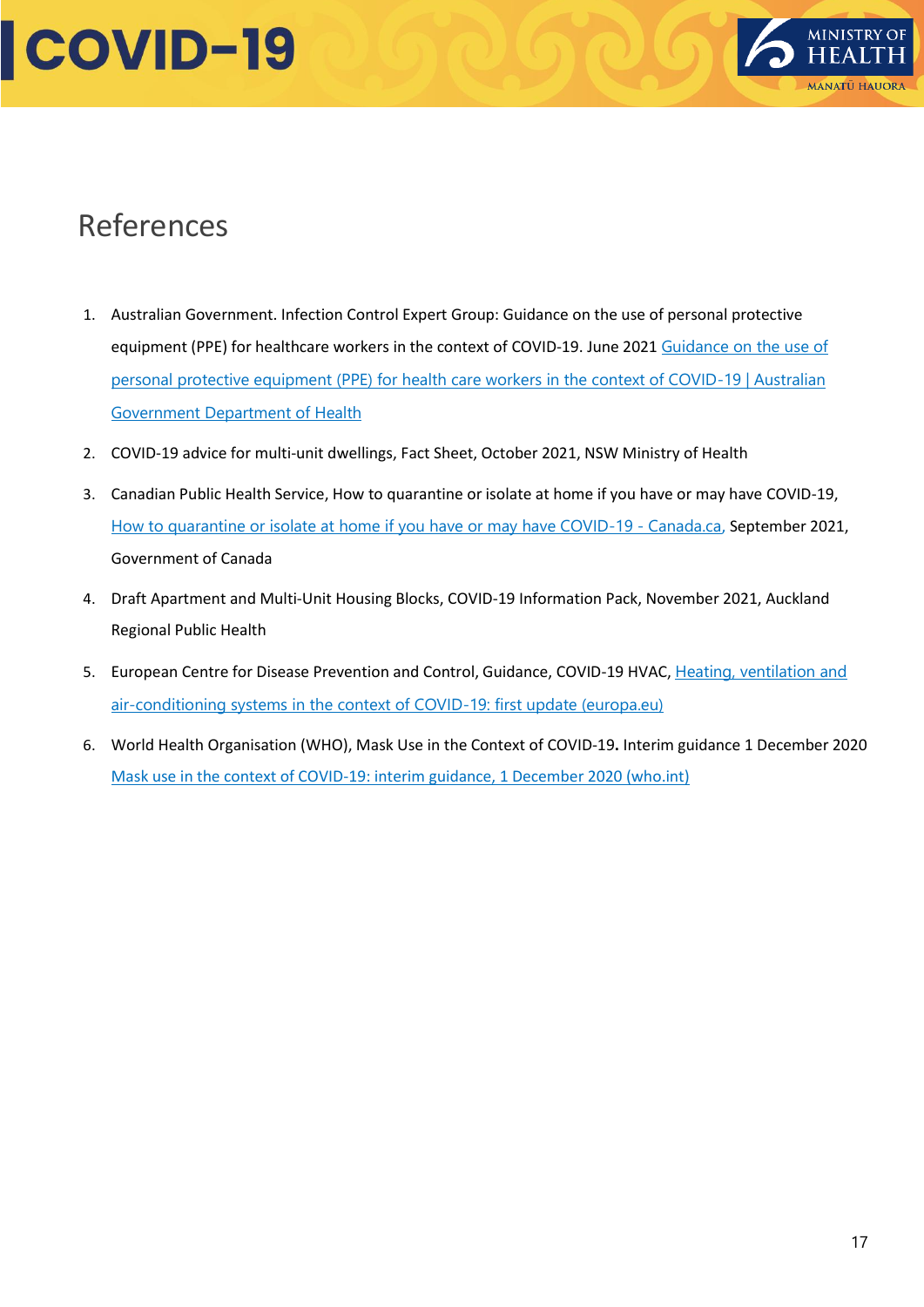

### Appendix 1 – Checklist to Prepare for a COVID-19 *case*

| Information to prepare                                                                                                                                      | <b>Answers</b> |
|-------------------------------------------------------------------------------------------------------------------------------------------------------------|----------------|
| Total number of residents and staff at your property                                                                                                        |                |
| Do you have contact details for residents and staff at your property<br>in an easy to share format (e.g. excel sheet)                                       |                |
| Do you have contact details for visitors regularly at your property<br>(e.g. contractors, volunteers, support services for residents)                       |                |
| How are you currently recording visits to your property/properties?<br>Are QR codes in place for staff, contractors, resident's visitors etc<br>to scan in? |                |
| Are all apartments or housing blocks self-contained? Are there<br>shared or communal facilities? Are there shared lifts, corridors or<br>stairwells?        |                |
| How many floors does the building have? How many blocks are<br>there?                                                                                       |                |
| Can you provide access to support services for any residents who<br>are isolating and cannot leave their property?                                          |                |
| Can you provide 24/7 access for emergency services to a resident's<br>apartment?                                                                            |                |
| Who would be the most appropriate contact person if there was a<br>medical emergency?                                                                       |                |
| Do you know where the nearest testing centre is for residents?                                                                                              |                |
| Do you know the vaccination status of staff and contractors?                                                                                                |                |
| Do you have adequate supplies of Personal Protective Equipment<br>(PPE) for staff (masks, gloves and hand sanitiser)?                                       |                |
| Do you have sufficient Infection Prevention and Control measures?<br>This should include:                                                                   |                |
| <b>Cleaning Products</b><br><b>Cleaning Processes</b><br>(especially for shared areas)<br>(especially for shared areas)                                     |                |
| Personal Protective Equipment (PPE), including                                                                                                              |                |
| <b>Hand sanitiser</b><br>Masks                                                                                                                              |                |
| Gloves                                                                                                                                                      |                |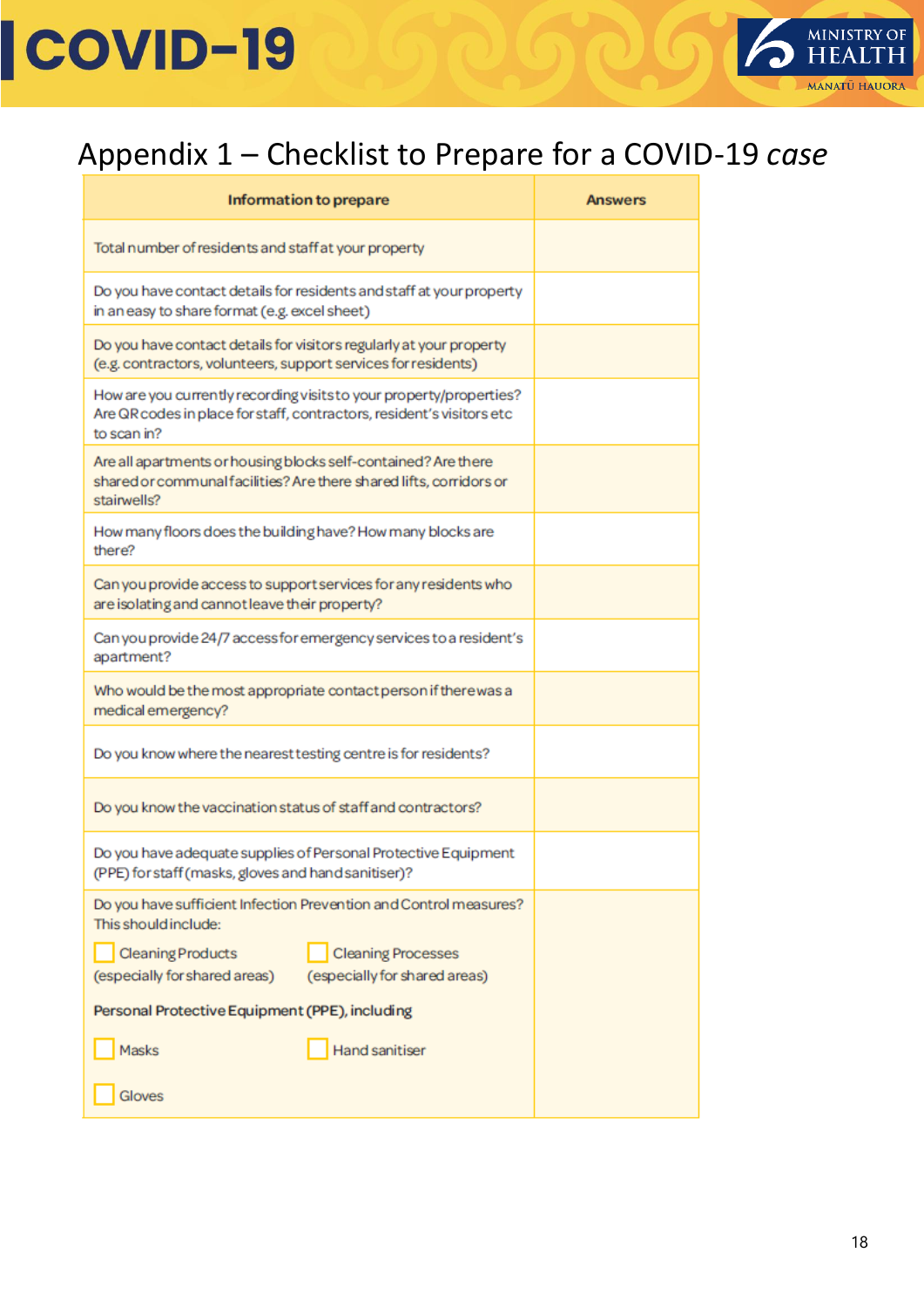

Appendix 2 – Template email for residents of Unit Title Developments

### **Template email for residents** who are not considered close contacts

#### **DATE**

#### To all residents of [building name and address]

A person in this building has tested positive for COVID-19 and is now isolating in their home. While isolating they are not allowed to leave their property or have visitors. Anyone else in the building who also needs to isolate and get tested has already been contacted by Public Health.

Public Health considers the risk of others getting COVID-19 within the building is low. Their advice is for residents to watch out for symptoms of COVID-19 and get tested immediately if these develop.

#### **COVID-19 symptoms**

Symptoms of COVID-19 can include one or more of the following:

- Sneezing or runny nose
- Loss of smell or altered sense of taste
- New or worsening cough
- · Diarrhoea
- Shortness of breath
- · Sore throat
- · Headache
- $\cdot$ Fever
- Muscle pain or body aches
- · Nausea & vomiting

If you develop symptoms get a test immediately. You should then stay home until you receive a negative result and have been free of symptoms for 24 hours.

#### If you are feeling unwell

If anyone in your home feels unwell and you have concerns ring Healthline on 0800 358 5453 or your doctor. Healthline is a free, 24/7 service with interpreters available. If you need urgent medical help or are having difficulty breathing call 111 for an ambulance.

#### Be Vaccinated - If you are not already fully vaccinated (two doses), please get vaccinated

Being vaccinated is the best way to protect yourself and those you love from COVID-19. Anyone in Aotearoa over 12 can get vaccinated. Find your nearest vaccination clinic at www.bookmyvaccine.nz.

#### **More information**

COVID-19 information is available in a range of languages on the Auckland Regional Public Health Service website. Visit www.arphs.nz/communityinfo.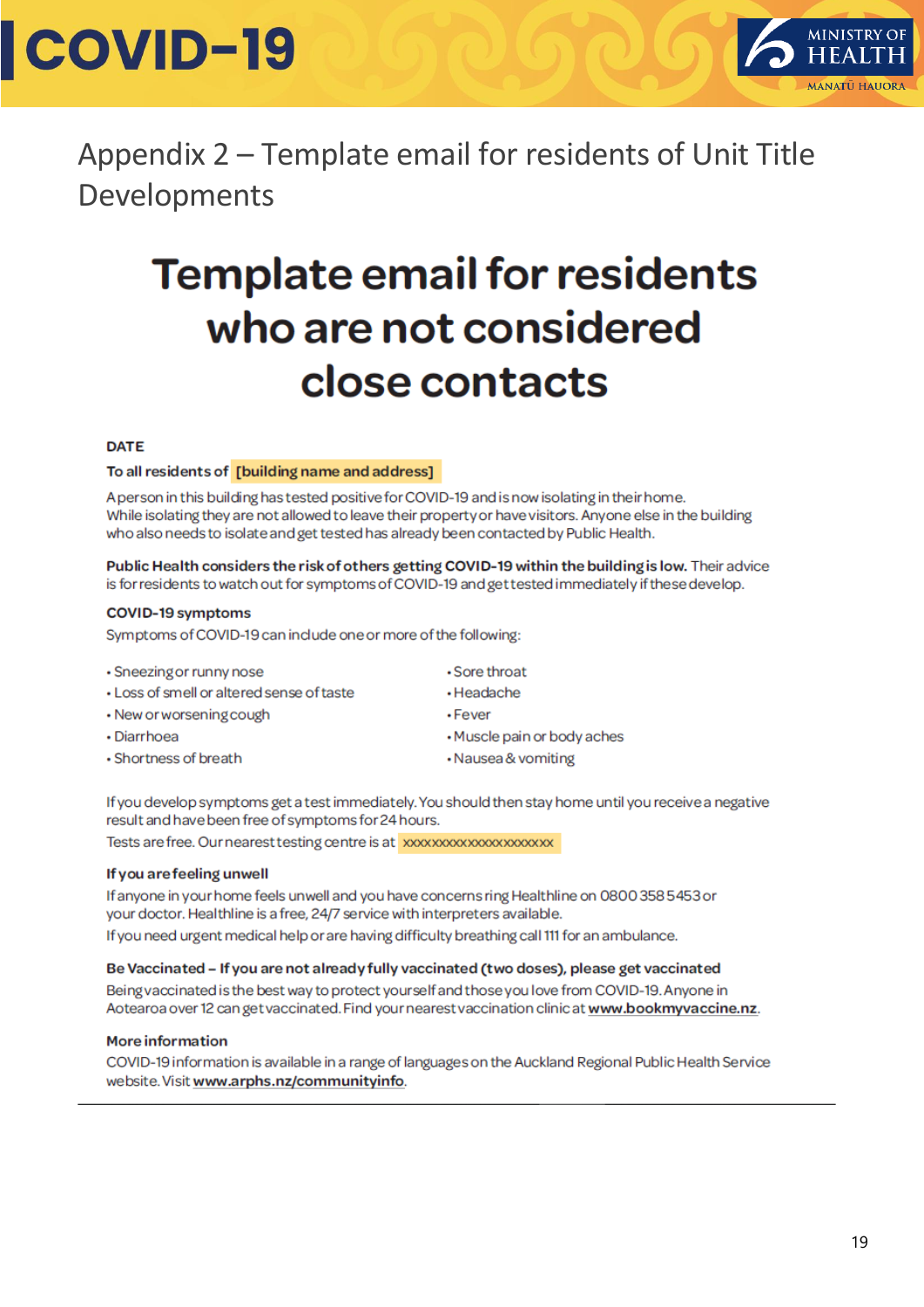

### <span id="page-19-0"></span>Appendix 3 – Frequently Asked Questions

**1. Can a** *case or household contact* **isolating enter an apartment or unit title building and cross over the common property with safety?**

A person newly diagnosed with COVID-19 can return to their unit to begin their isolation. They should wear a mask and avoid contact with all other residents. Once isolating, the *case* cannot leave their home or access common property until released by Public Health Unit– except in an emergency, such as needing to be transferred to hospital by ambulance.

**2. Does the unit in the building have its own airflow system or is it part of the common airflow system throughout the building?**

Wherever possible, keeping spaces well-ventilated (e.g., open windows) can reduce the risk of COVID-19 transmission. Where mechanical ventilation systems are in use, the greatest risk is likely to be posed by scenarios where airflow is shared across multiple units. It is recommended that Bodies Corporate consult an Air Quality Specialist to determine any risks specific to their buildings.

**3. What risks are there if the door of the unit is opposite another unit in a closed corridor?** Once the *case or household contact* is isolating in their unit, they can consider putting a towel or other draft

excluder at the base of their entrance door, if it opens onto a main corridor. In rare instances where corridors can be ventilated, they should be.

A *case or household contact* isolating must NOT open the door to people or go outside when people are there. Some units have a peephole to see if "the coast is clear". If collecting a delivery from outside the door, the *case or household contact* isolating should wait until after the delivery person has left and wear a mask to open the door and collect the package.

#### **4. Can the balcony be used if it is adjacent to others?**

This is probably a low risk as the virus will become rapidly diluted in the open air, but the adjacent balcony doors should not be opened at the same time if possible. A *case or household contact* isolating cannot be on a balcony when another resident is on the adjacent balcony.

#### **5. Who will help the case isolating?**

The *case or household contact* isolating can arrange for deliveries of essential items, and/or seek the help of a family member or friend. Welfare support for a *case or household contact* is also available from the Ministry of Social Development.

Where the *case or household contact* has shared their details and COVID-19 health status with the Body Corporate, the *case or household contact* may receive assistance from the Body Corporate.

#### **6. Should masks be worn by all residents of the building when in common areas?**